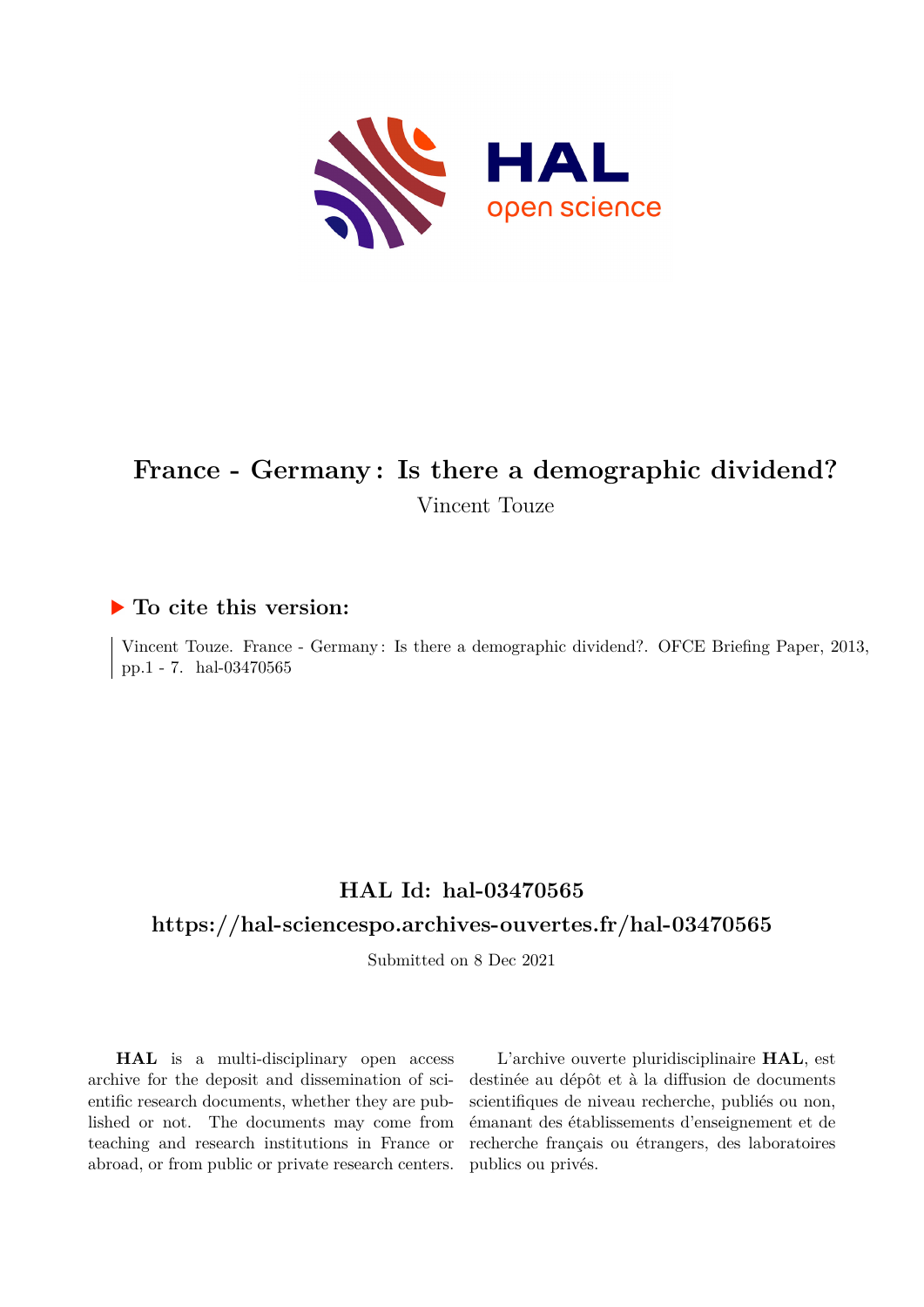

*briefing paper*

**No. 5 / 11 october 2013**

# France – Germany *Is there a demographic dividend?*

**[Vincent Touzé](http://www.ofce.sciences-po.fr/pages-chercheurs/touze.htm)**

**A**lthough an ageing population is primarily good news, since it means that people are living longer, frequently it is also depicted as an economic and social burden. It affects productive capacity (loss in productivity and decline in the workforce) and reduces per capita income (increase in the inactive population). It can also lead to greater social spending on behalf of older people (retirement, health and dependence), and taxation to finance these programmes can seriously undermine incentives to produce wealth. Logically, Germany should be hit by more pronounced ageing than what is seen in France. However, it is not a foregone conclusion that France will reap a demographic dividend. While population trends point to a bright future for France, recent economic developments have nevertheless tended to be very favourable to the German economy, while France is mired in mass unemployment and low growth.

#### **France: A triumphant demographic future…**

Eurostat projections (Figure 1) are clear: the size of the French population is expected to surpass Germany's by 2045. From 65.5 million inhabitants in 2012, 25% fewer than in Germany, the French population is expected to reach 73.7 million by 2060, *i.e.* 11% more people than in Germany. As for the German population, it is expected to fall from 80 million to fewer than 66.4 million in 2060.

The main driver of this demographic dynamic is France's higher birth rate. The fertility rate is higher than 2 in France but less than 1.4 in Germany. Since 2005, the French population under age 15 has been larger than that observed in Germany. At the same time, the number of people over age 65 is expected to be smaller over the next 50 years. Germany is ageing faster than France, and its population will inexorably decline, unless there is a very large inflow of migrants, which seems unrealistic.

In recent publications, [Cornilleau \(2012\)](http://www.ofce.sciences-po.fr/blog/?p=2567) and [Krugman \(2013a,](http://krugman.blogs.nytimes.com/2013/08/29/the-gloire-to-come/?_r=0) [2013b\)](http://krugman.blogs.nytimes.com/2013/09/17/more-on-the-coming-french-imperium/) have argued that French population growth would be a positive factor for the country's potential production. Based on this criterion, France could become a European champion. The idea of the French economy making a comeback clearly seems interesting, and worth further discussion.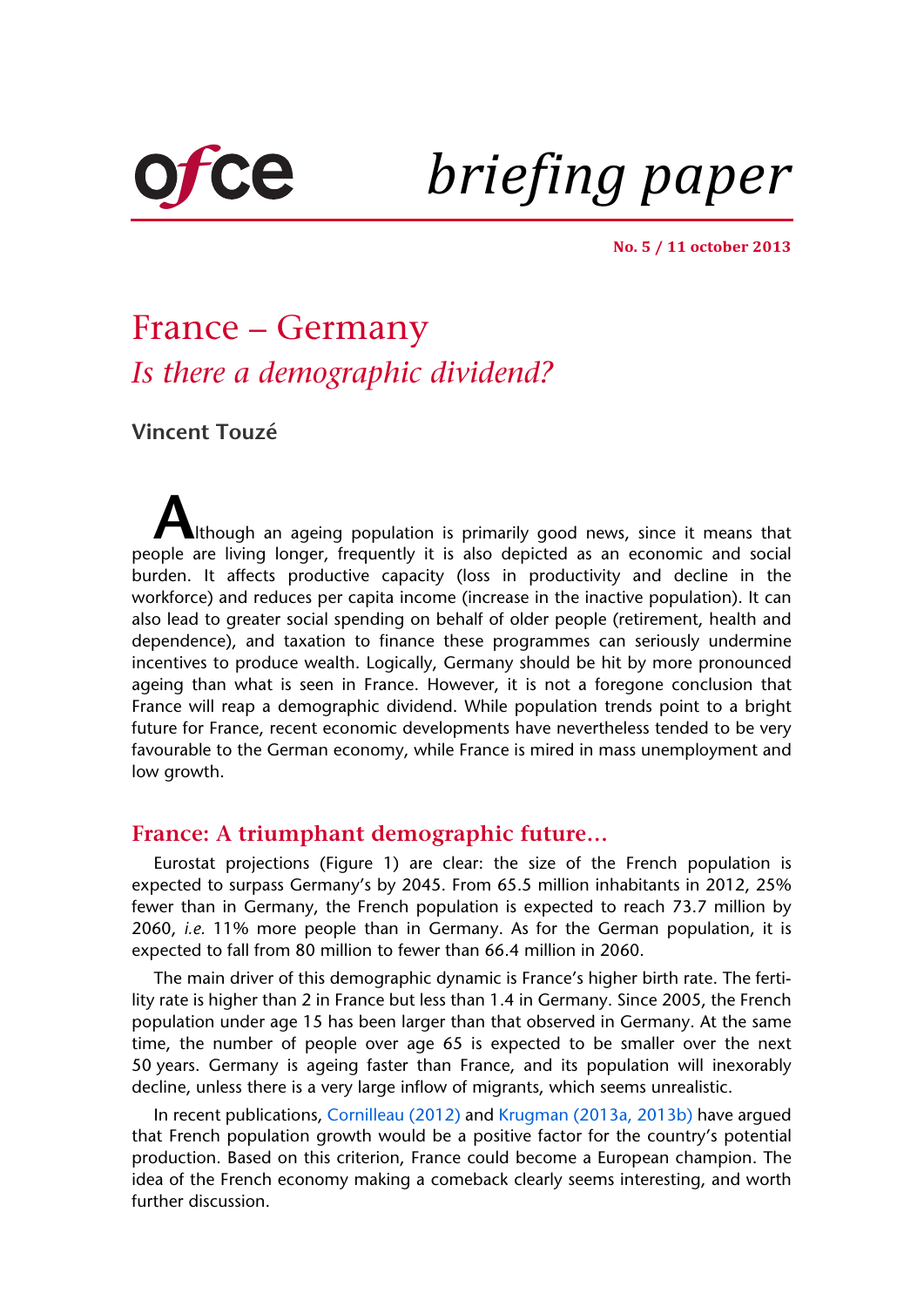

**Figure 1. Population : France's relative performance**

#### **… but the country's economic performance is lagging behind Germany…**

Over the past decade, French demographic growth has not produced a dividend in terms of economic growth. The German economy has, it is true, been in strangely rude health: the unemployment rate is low, with high economic growth and sound public finances. Over the period 2001-2012, a comparison of relative changes in the various criteria used to measure the success of France versus Germany (labour market, national income, public debt and competitiveness) show a clear advantage in favour of Germany.

The labour market has not shown any signs of this French demographic dynamism. Figure 2 traces the relative changes in total population, the labour force (labour supply) and the employed population (demand for labour) in France compared to the figures for Germany. Before 2004, there was stronger growth in the supply and demand for labour in France. But since 2004, France's performance has stagnated, and there has even been a decline (relative) in the employed population in France compared with Germany: the number of workers with a job in France represented 64.4% of the total employment in Germany in 2012, compared with 69.1% in 2004. In 2012, the number of unemployed in France was 22.1% greater than in Germany, while in 2001 there were 27.6% fewer. In France, demographic growth has up to now been counted mostly in the number of the unemployed.

It could of course be argued that what matters is the "quality" of jobs, and in that respect, Germany may not be doing as well as France, given the 8 million people in precarious work there ("mini-jobs"). But it should also be noted that in Germany youth training is based to a great extent on apprenticeships, which involves an early entry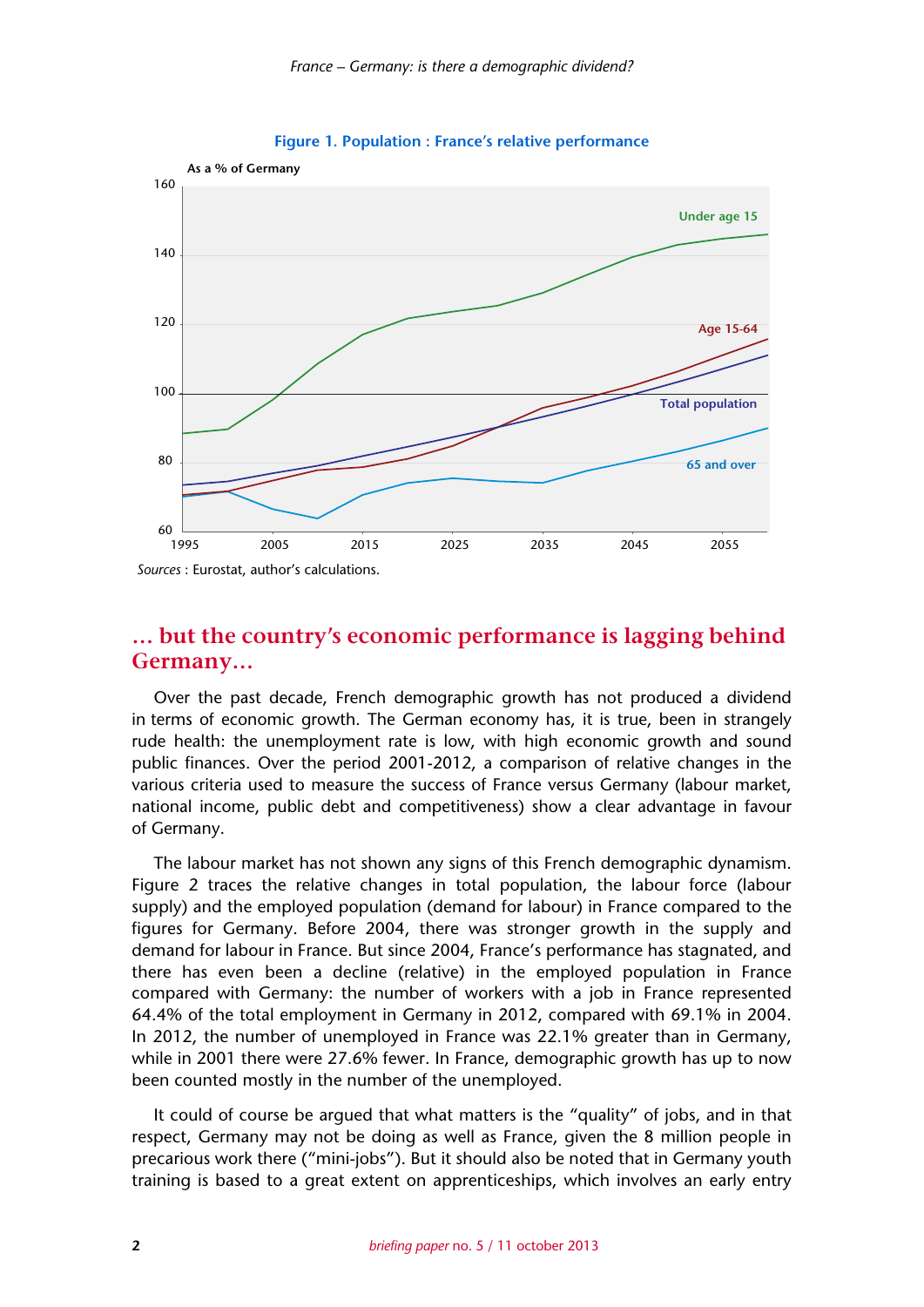#### **Vincent Touzé**

onto the labour market, and precarious jobs. On the other hand, in France many unemployed youth are unskilled. The demographic dividend depends more on what is done with the young people than on their numbers.



**Figure 2. Labour force: France's relative performance**

France has paid a heavy price for the economic crisis. In 2012, unemployment affected 9.9% of the work force, against 5.6% in Germany. In addition, individual incentives to work seem to be weaker in France than in Germany, which is reflected in a significantly lower activity rate, with 70.4% of the 15-64 age group in the labour force, versus 77.2% in Germany. France's potential future growth will depend on its ability both to create additional jobs and to encourage participation in the workforce.

Over the period 2001-2012, the productivity level of French workers, as measured by real GDP and purchasing power parities (PPP), has remained on average about 11% higher than the level of German workers (Figure 3). This level remained stable throughout this period. However, the way that GDP per capita has changed is rather unique. Until 2005, GDP (PPP) per capita grew a little faster in France than in Germany, and reached 99% of the German level in 2005 compared with 97.4% in 2001. But the trend has reversed since 2005, and in 2012 per capita French output was only 89.4% of the German level. These results are not surprising, because since 2004 employment has grown more slowly in France than in Germany, which does not correspond with the levels of the total population. Using the criterion of per capita GDP, France has prospered less than Germany.

The performance of French public finances has also not been very satisfactory. The level of public debt per capita grew significantly faster in France than in Germany (Figure 3). In 2001, France had a debt of 14,000 euros per capita, *i.e.* a level 7% lower than that observed in Germany (15,100 euros per capita). In 2012, the positions were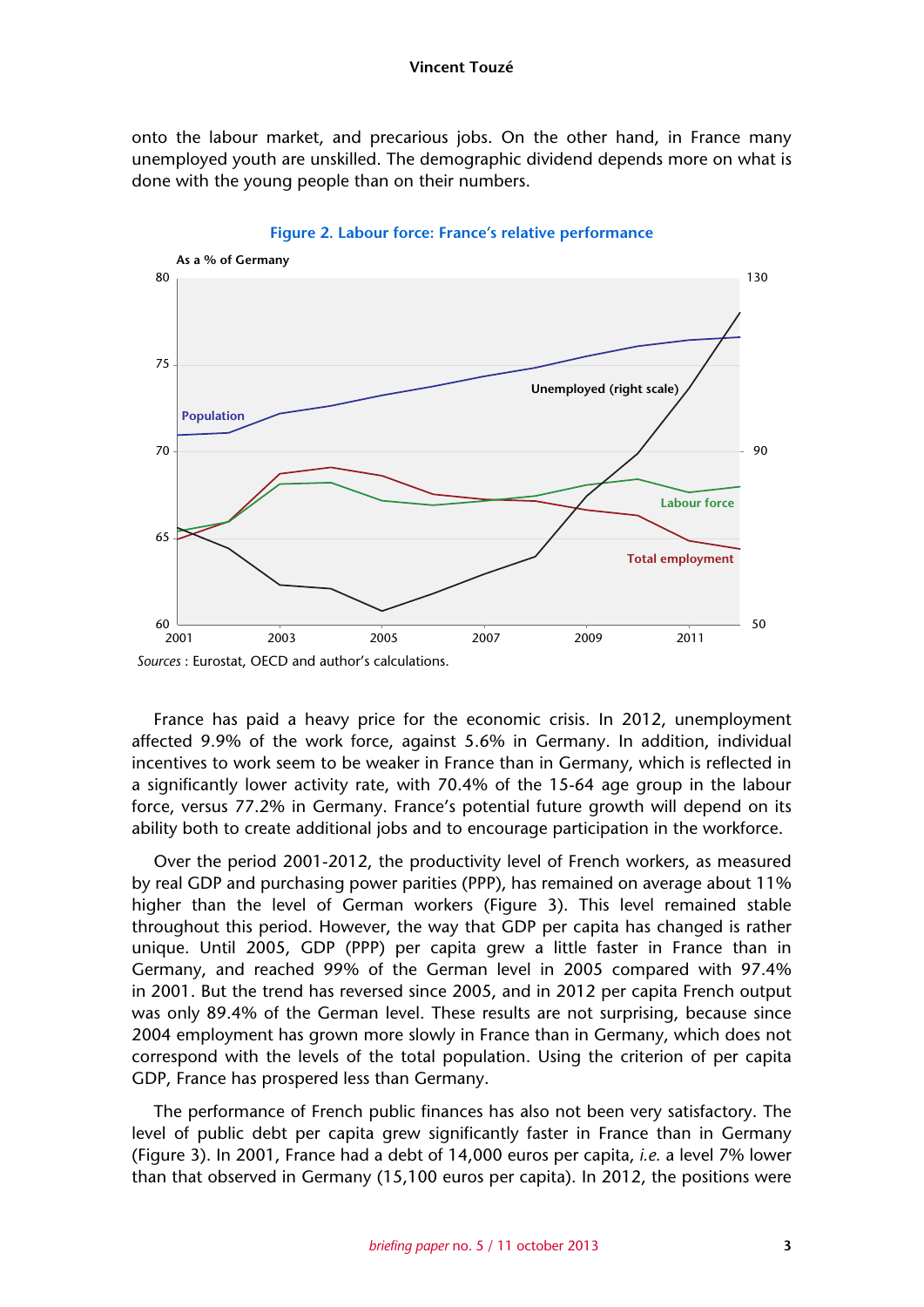reversed: 28,340 euros of French debt per capita versus 26,500 euros per German, *i.e.* France's level was 7% higher. While growth in the public debt exceeded population growth in both countries, this phenomenon was more marked in France. However, it should be noted that Germany saw its debt soar sharply in 2010 due to its financial support of the banking sector (recapitalization, takeover of risky assets). Even so, the trend has not reversed, as since then the French economy has been mired in unemployment and deficit spending. The OECD forecasts a deficit of 4% in 2013 and 3.5% in 2014. Germany's public finances are, on the other hand, en route to a healthier state, with a deficit of 0.2% forecast for 2013 and a return to a balanced budget in 2014. This means that the debt gap between France and Germany is expected to widen.



**Figure 3. Household income and public debt: France's relative performance**

Due to Germany's better control over production costs, based both on a policy of competitive wage deflation in a context of a relatively strong euro and on careful decisions about maintaining its industrial fabric (massive recourse to part-time unemployment at the height of the crisis, and only partial outsourcing of the production chain), it has been the big winner over the last ten years in terms of competitiveness. Since 2001, Germany has accumulated almost 60% of its GDP in current account surpluses. By contrast, France has run a current account deficit since 2004, which has resulted in an accumulated deficit of around 8% of GDP. The French demographic advantage has, for the time being, clearly been difficult to export.

Note: In 2010, German public debt soared in the wake of the State's support for the banking sector – this was treated as public debt. Sources : OECD, author's calculations.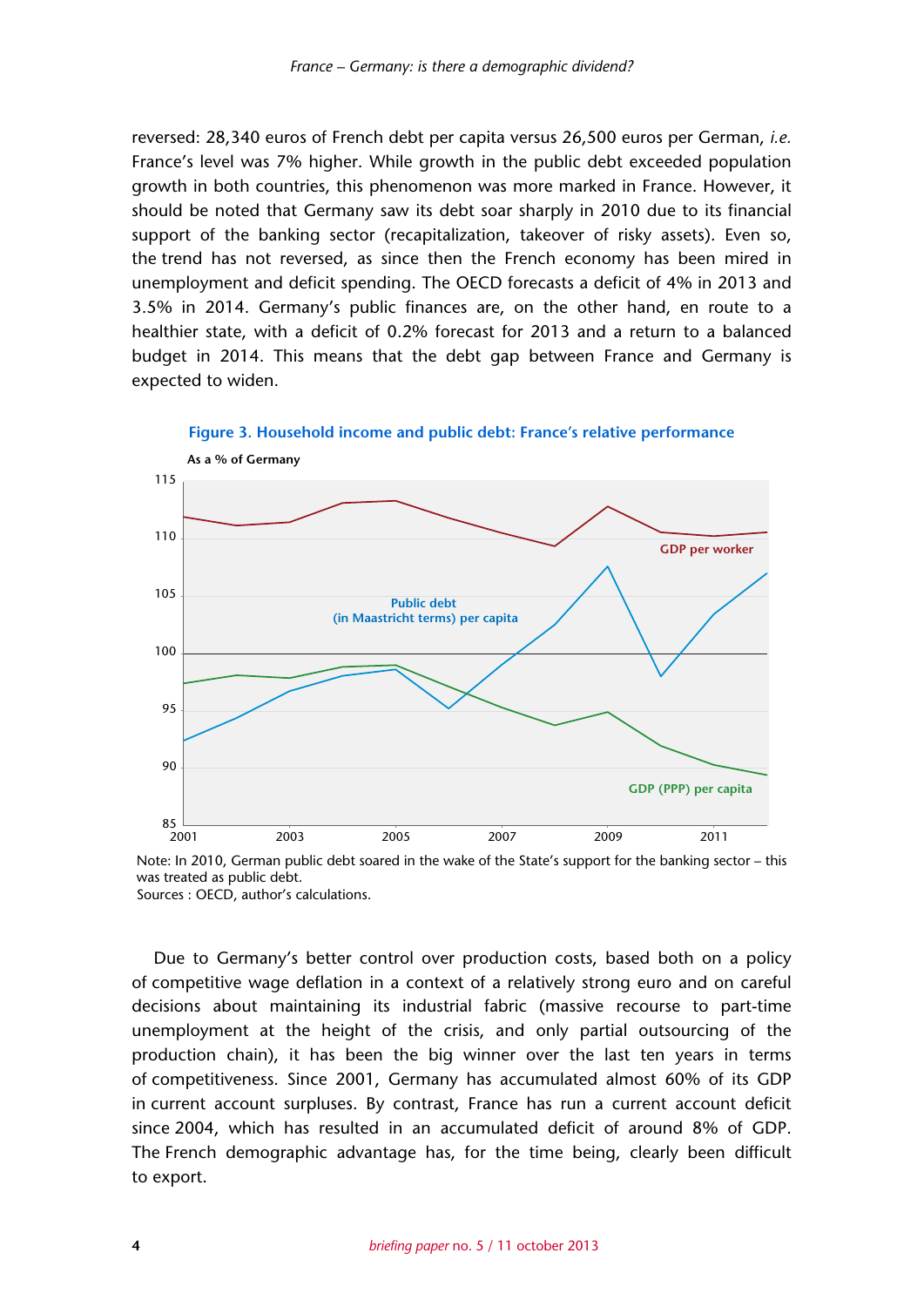

**Figure 4. Cumulated current account balance since 2001**

#### **… and a social situation that's not all that great**

Under Schroeder and then the Merkel governments, Germany embarked on a number of structural reforms (of the labour market through the Hartz laws; of public finances through the adoption of a "golden rule") that were designed to revive the economy after a period of flat-lining, followed by crisis. These reforms have had a social cost. Inequality rose sharply in Germany (12.4% of the population below the poverty line in 2001, 15.1% in 2011), but far less in France (13.4% in poverty in 2001, 14.3% in 2011). Over the period 2001-2004, the poverty rate actually declined in France, and since 2002 it has been higher in Germany than in France (Figure 5). This process of the singularization of France relative to Germany came to a halt in 2004, and since then the trend has reversed: on average, inequality grew faster in France over the period 2004-2011.

A recent [study](http://www.tresor.economie.gouv.fr/File/374396) by the French Treasury (DG Trésor, 2012) comparing the social security systems in France and Germany showed that, "France's socio-fiscal system provides better protection against the risk of poverty ... essentially because of the system of tax levies and social security, since the poverty rates prior to social and fiscal transfers are comparable" in the two countries.

The return of poverty in France should not be surprising, as unemployment is a social "disintegrator". And unfortunately, France stands out for its very high unemployment rates compared to Germany. While the absence of a minimum wage in Germany is undoubtedly fuelling wage inequality (in particular due to the [turn to](http://www.ofce.sciences-po.fr/blog/?p=4507#more-4507)) [underpaid "mini-jobs"](http://www.ofce.sciences-po.fr/blog/?p=4507#more-4507)) that are not subject to social security contributions), it is also true that the primary income of an unemployed worker is zero. Ultimately, high unemployment can be catastrophic for inequality, as the long-term unemployed sink into extreme poverty and social security systems prove incapable of providing massive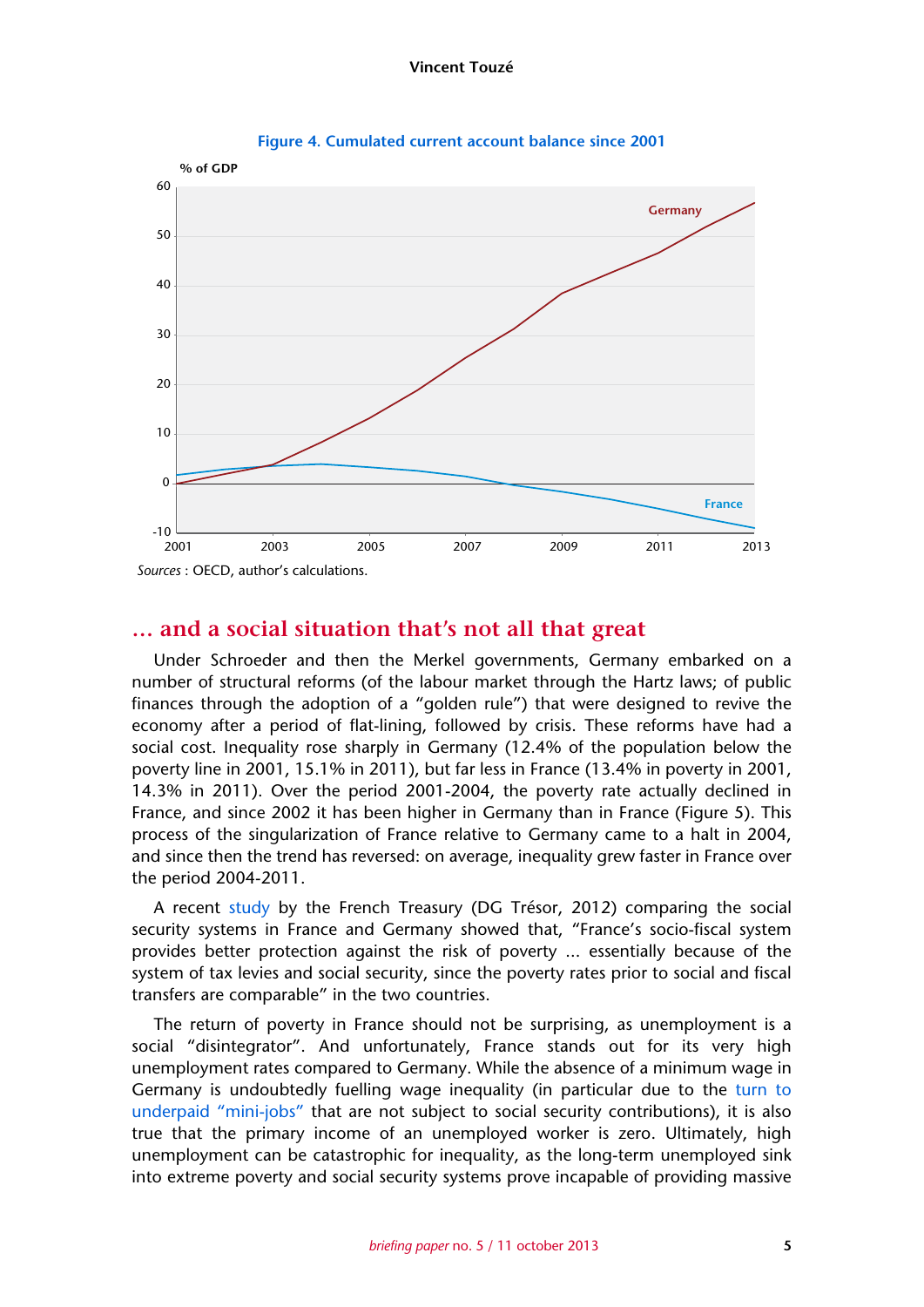long-term funding of this level of social dependence. If France wants to take advantage of its demographic dynamism to reduce inequality, it is imperative that its labour market becomes more effective in reducing unemployment.



**Figure 5. Poverty rate (60% of the average wage): France's relative performance**

*Sources* : INSEE for France; German statistical office (Destatis) and retropolation using IMK data before 2005 for Germany and author's calculations.

#### **Why such anomalies?**

During the last decade, French demographic growth does not seem to have brought the dividends expected. What should have been an advantage may have been a handicap, as evidenced by the poor capacity of the labour market to take in the country's newly educated young graduates: 23.8% of the 15-24 age group are unemployed in France, versus 8.1% in Germany, while 50.7% of young Germans are already in the workforce, compared with 37.8% of young French.

Two points for analysis need to be considered: the Malthusian effect and structural policies.

First, it is important to keep in mind that population growth is usually accompanied by a major deleterious side effect: the dilution of wealth (Malthusian effect). In a world where resources are available only in finite quantities (scarcity and decreasing returns to scale), the phenomenon of dilution translates into fewer resources per capita: productive capital, job positions and income. We can also see the impact of this at the level of public services and environmental goods in congestion and pollution. Up to now, the German economy has undoubtedly benefited from the virtuous effects of lower population growth: competition is attenuated on the labour market, which is favourable to employment and wages; the number of households is decreasing, which reduces pressure on the cost of housing; with fewer pupils per class, it is easier to improve the quality of education; and so on. However, demographic decline is not a